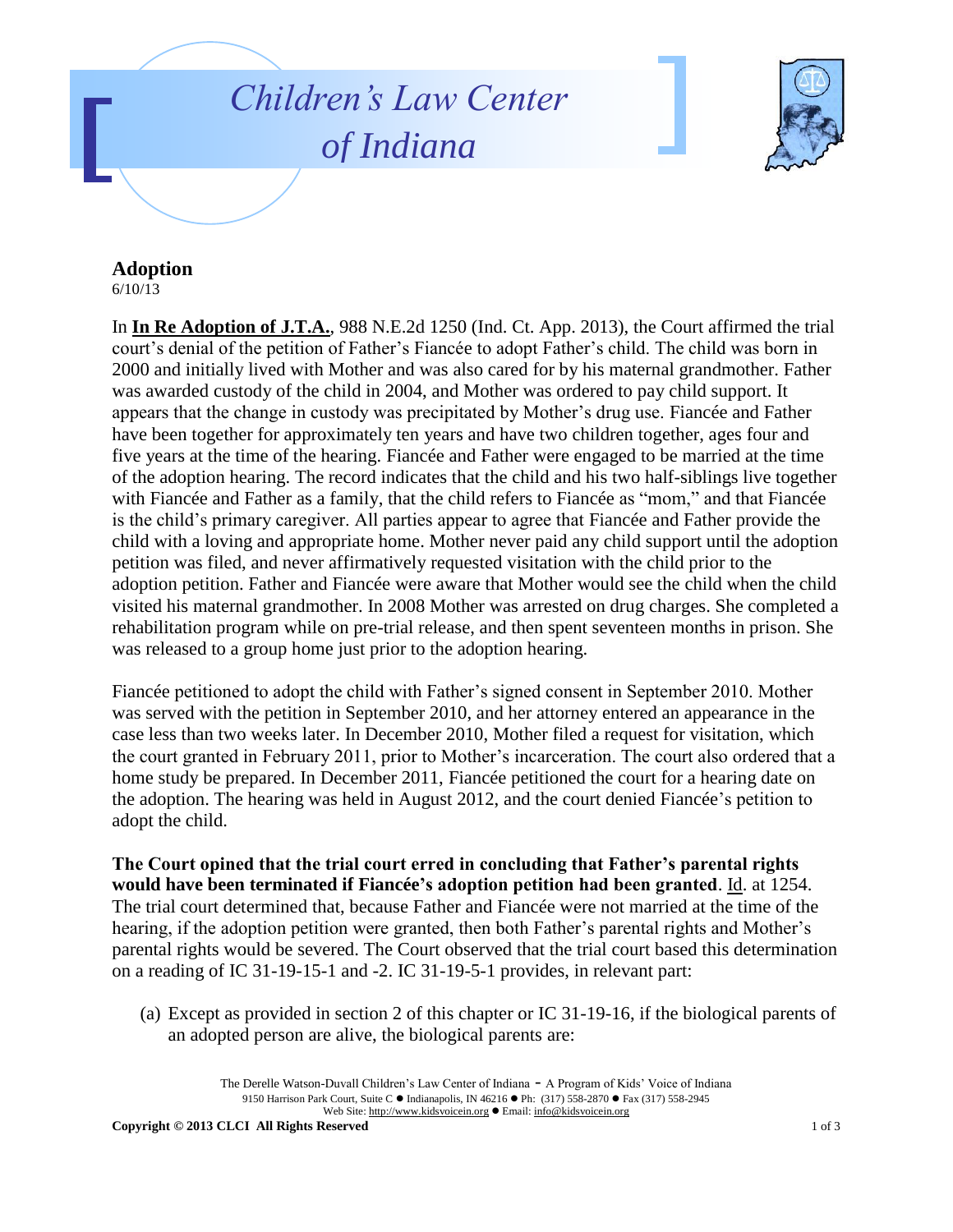- (1) relieved of all legal duties and obligations to the adopted child; and
- (2) divested of all rights with respect to the child;
- and the parent-child relationship is terminated after the adoption….

Id. at 1253. The Court also reviewed IC 31-19-15-2, which provides, in relevant part, an exception such that "(a) If parent of a child is married to a biological parent of the child, the parent-child relationship of the biological parent is not affected by the adoption." Id. The Court said that, in determining that Father's parental rights would be terminated under this statute because he and Fiancée were not married, the trial court overlooked relevant case law, namely In Re Adoption of K.S.P., 804 N.E.2d 1253 (Ind. Ct. App. 2004). J.T.A. at 1253. In K.S.P, the Court analyzed IC 31-19-15-1 and -2 and held that the birth mother's two children could be adopted by her same-sex partner without divesting the birth mother of her parental rights. K.S.P. at 1260. J.T.A. at 1253. The Court in K.S.P. examined the policy behind the adoption statutes and determined that the overriding concern was the best interest of the child, and that for the divesting statute [IC 31-19-15-1] in particular, the purpose "is to shield the adoptive family from unnecessary instability and uncertainty arising from unwanted intrusions by the child's biological family." K.S.P. at 1257. J.T.A. at 1253. The Court quoted the K.S.P. opinion, which stated that, "[i]t is clear that the divesting statute, designed as a shield to protect new adoptive families, was never intended as a sword to prohibit otherwise beneficial intra-family adoptions by second parents." K.S.P. at 1258. J.T.A. at 1253. The Court said it is clear in the instant case that both Father and Fiancée were acting as parents to the child, that this was in intra-family adoption, and that neither Fiancée nor Father wished to have Father's parental rights terminated by the adoption. Id. The Court opined that "[i]t is clear from the policy underlying the divestiture statute, and the overarching concern for the best interest of the child, that it would be absurd and contrary to the intent of the legislature to divest Father of his parental rights where he would continue to live in a family unit with the [c]hild and parent the [c]hild." Id. at 1254.

**The Court found that Mother's consent to the child's adoption was necessary and could not be dispensed with based on Fiancée's claim that Mother had abandoned the child.** Id. at 1254-55. Fiancée argued, pursuant to IC 31-19-9-8(a)(1), that Mother's consent to the child's adoption was not needed because Mother had abandoned the child. The Court, quoting In Re Adoption of Childers, 441 N.E.2d 976 (Ind. Ct. App. 1982), said that abandonment is defined as "any conduct by a parent that evinces an intent or settled purpose to forgo all parental duties and to relinquish all parental claims to the child." J.T.A. at 1254. The Court noted that the relevant time period is at least six months immediately preceding the date of the filing of the petition for adoption. Id. The Court found that the trial court's conclusion that Mother had not abandoned the child was supported by the evidence, as the record indicated Mother had regular contact with the child in the six months prior to the filing of the adoption petition, during which Mother was living with the maternal grandmother and Mother saw the child when he visited his grandmother. Id. The Court said that the record did not indicate that Mother otherwise evinced an intent to relinquish all parental claims. Id.

## **The Court found that Fiancée failed to carry her burden of proof that Mother's failure to support the child was a reason for the trial court to determine that Mother's consent to the**

The Derelle Watson-Duvall Children's Law Center of Indiana - A Program of Kids' Voice of Indiana 9150 Harrison Park Court, Suite C · Indianapolis, IN 46216 · Ph: (317) 558-2870 · Fax (317) 558-2945 Web Site: http://www.kidsvoicein.org · Email: info@kidsvoicein.org